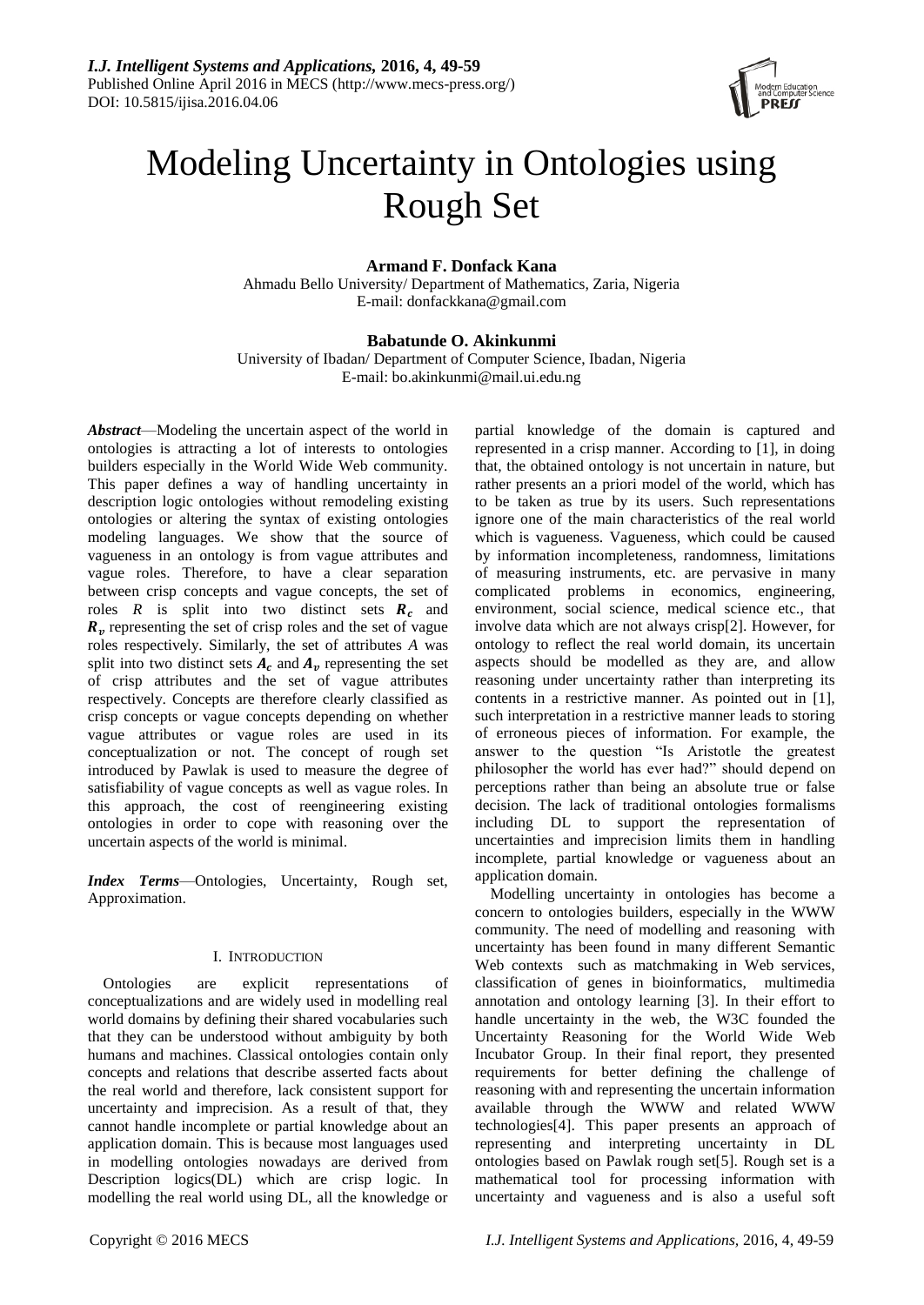computing tool in intelligence computing[6]. Rough set has been proposed for a variety of computational applications, especially machine learning, knowledge discovery, data mining, expert systems, approximate reasoning, and pattern recognition [7][8][9][10] [11] [12]. More specifically, this paper shows that by classifying the set of attributes of an ontology into the set of crisp attributes and the set of vague attributes, and also classifies the set of relations of the same ontology into the set of crisp and vague relations, one can easily detect the uncertain aspect of the ontology and approximate them using rough set. The rest of this paper is organized as follow: in the next section, the basic notions of description logics as ontologies language and rough set are reviewed. Section 3 presents our approach for representing uncertainty in ontologies. In section 4, the instantiation of vague concepts and vague relations is defined. section 5 discusses some issues related to the representation of uncertainty in an expressive description logic. Section 6 presents some related work and finally, section 7 concludes the paper

### II. PRELIMINARIES

In this section, we present the basic notion of description logics and establish the connection between DL and the web ontology language (OWL) as DL constitutes the formal logic of OWL DL. We also present an overview of rough set as defined by Pawlak

## *A. Description Logics*

Description logics are a family of knowledge representation formalisms which can be used to represent the terminological knowledge of an application domain in a structured and formally well-understood way. Well understood means that there is no ambiguity in interpreting the meaning of terminologies by both humans and machines. They are characterized by the use of various constructors to build complex concepts from simpler ones, an emphasis on the decidability of key reasoning tasks and by the provision of sound, complete and (empirically) tractable reasoning services[13]. Inference capability of DL makes it possible to use logical deduction to infer additional information from the facts stated explicitly in an ontology[14].

DL are made up of the following components: *Instances* of objects that denote singular entities in our domain of interest, *Concepts* which are collections or kinds of things, *Attributes* which describe the aspects, properties, features, characteristics, or parameters that objects can have and *Relations* which describe the ways in which concepts and individuals can be related to one another. It is customary to separate them into three groups: Assertional (ABox) axioms, Terminological (TBox) axioms and Relational (RBox) axioms.

 ABox axioms capture knowledge about named individuals. For example, *Father(peter)* is a concepts assertion which asserts that peter is an instance of the concept Father*. hasChild(Peter, Amina)* is a role

assertion which asserts that Peter is the parent of Amina.

 TBox axioms describe relationships between concepts. For example, the general concept inclusion such as Mother ⊑ Parent which defines Mother as subsumed by the concept Parent. Fig.1 defined in Baader & Werner [15] shows a sample Tbox describing the family relationship.

| Woman $\equiv$ Person $\Box$ Female                        |   |  |  |  |
|------------------------------------------------------------|---|--|--|--|
| $Man \equiv Person \sqcap \sqcap W$ oman                   |   |  |  |  |
| Mother $\equiv$ Woman $\Box$ Thas Child Person             |   |  |  |  |
| Father $\equiv$ Man $\Box$ Thas Child Person               |   |  |  |  |
| $Grandmother \equiv Mother \sqcap \exists hasChild.Parent$ |   |  |  |  |
| $MotherWithManyChildren = Mother$<br>п>                    | 3 |  |  |  |
| hasChild.Person                                            |   |  |  |  |
| MotherWithoutDaughter= Mother $\sqcap$ $\forall$ hasChild. |   |  |  |  |
| Woman                                                      |   |  |  |  |

Fig.1.TBox with Concepts about Family Relationships

 RBox axioms refer to properties of roles. It captures interdependencies between the roles of the considered knowledge base. For example the role inclusion motherOf ⊑ parentOf.

An ontology is said to be satisfiable if an interpretation exists that satisfies all its axioms. When an ontology is not satisfied in any interpretation, it is said to be unsatisfiable or inconsistent.

An interpretation  $I = (\Delta^I, \cdot^I)$  consists of a set  $\Delta^I$  called the domain of  $I$ , and an interpretation function<sup> $I$ </sup> that maps each atomic concept A to a set  $A^I \subseteq \Delta^I$ , every role R to a binary relation  $\mathbb{R}^I$ , subset of  $\Delta^I \times \Delta^I$  and each individual name *a* to an element  $a^I \in \Delta^I$ .

There exist several DL and they are classified based on the types of constructors and axioms that they allow, which are often a subset of the constructors in SROIQ. The description logic ALC is the fragment of SROIQ that allows no RBox axioms and only  $\sqcap$ ,  $\sqcup$ ,  $\neg$ ,  $\exists$  and  $\forall$  as its concept constructors. The extension of ALC to include transitively closed primitive roles is traditionally denoted by the letter S. This basic DL is extended in several ways. Some other letters used in DL names hint at a particular constructor, such as inverse roles I, nominals O (i.e., concepts having exactly one instance), qualified number restrictions Q, and role hierarchies H. For example, the DL named SHIQ is obtained from S by allowing additionally the role hierarchies, inverse roles and qualified number restrictions. The letter R most commonly refers to the presence of role inclusions, local reflexivity Self, and the universal role U, as well as the additional role characteristics of transitivity, symmetry, asymmetry, role disjointness, reflexivity, and irreflexivity[14].

Although DL have a range of applications, OWL is one of its main applications. OWL is based on Description Logics but also features additional types of extra-logical information such as ontology versioning information and annotations. Rudolph<sup>16</sup>. The main building blocks of OWL are indeed very similar to those of DL, with the main difference that concepts are called classes and roles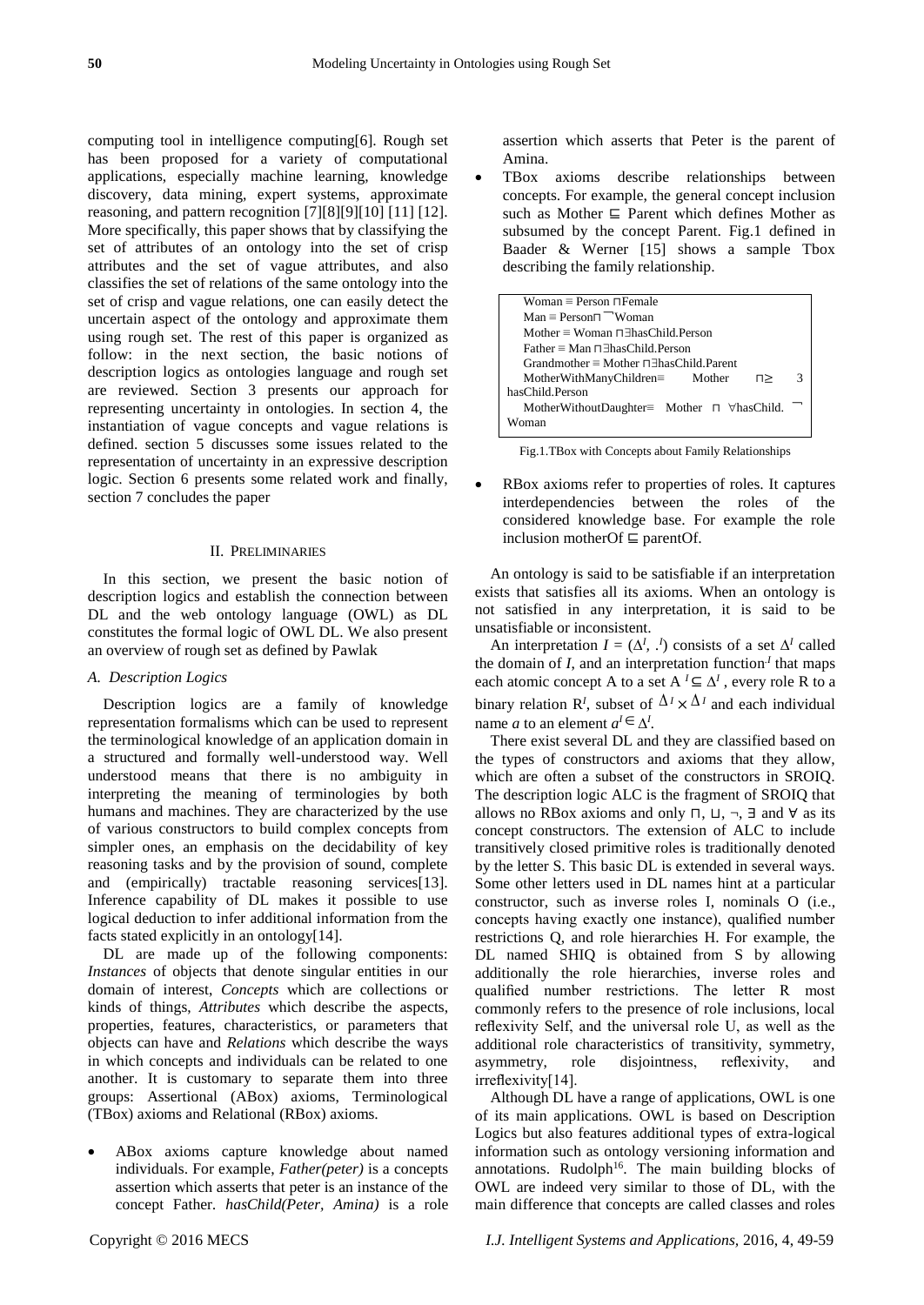are called properties[14]. Large parts of OWL DL can indeed be considered as a syntactic variant of SROIQ. In many cases, it is indeed enough to translate an operator symbol of SROIQ into the corresponding operator name in OWL.

## *B. Rough Set*

Pawlak [5] defined rough set in the following way: Suppose we are given a set of objects *U* called the universe and an indiscernibility relation  $R \subseteq U \times U$ representing our lack of knowledge about elements of *U*. Assume that *R* is an equivalence relation. Let *X* be a subset of *U.* We want to characterize the set *X* with respect to *R*.

*R*-*lower approximation* of *X* is defined by

$$
R_*\left(x\right) = \bigcup_{x \in U} \left\{ R\left(x\right) : R\left(x\right) \subseteq X \right\} \tag{1}
$$

In other words, The *lower approximation* of a set *X* with respect to  $R$  is the set of all objects, which can be for *certain* classified as *X* with respect to *R* (are *certainly X* with respect to *R*).

*R*-*upper approximation* of *X* is defined by

$$
R^*(x) = \bigcup_{x \in U} \{ R(x) : R(x) \cap X \neq \varnothing \}
$$
 (2)

In other words, The upper approximation of a set X with respect to R is the set of all objects which can be possibly classified as X with respect to R (are possibly X in view of R).

*R*-*boundary region* of *X* is defined by

$$
RN_{R}\left(X\right) = R^{*}\left(X\right) - R_{*}\left(X\right) \tag{3}
$$

In other words, the boundary region of a set X with respect to R is the set of all objects, which can be classified neither as X nor as not-X with respect to R.



Fig.2. Rough Set Structure

A Set is *rough* (imprecise) if it has nonempty boundary region; otherwise the set is *crisp* (precise). Fig. 2 defined in Pawlak[17] shows the structure of a rough set.

#### III. MODELING UNCERTAINTY IN ONTOLOGIES

In this section, we provide a formal definition of ontology and then present our approach of modelling uncertainty in ontologies which is able to handle both crisp and the vague aspect of the world domain. In this technique, there is a clear separation between the modelling language and the representation of uncertainty itself. Such separation is useful in generalising the representation of uncertainty in ontologies regardless of the modelling language. It is also useful in reengineering existing ontologies in order to enable them to cope with uncertainty with minimal change. More importantly, without modifying the core knowledge base of ontologies.

*Definition 1*: An ontology system is a 6-tuple  $O = (D, C, T)$ *R, A, I,*  $\sum$  where  $D \cong \bigcup c_i c_i \in C$  is the domain of discourse of the ontology,  $C = \{c_1, c_2, ..., c_m\}$  is a nonempty finite set of concepts of domain D,

 $R = \{r_1, r_2, r_3, \dots, r_n\}$  is a finite set of relations,  $A = \{a_{1}, a_{2}, a_{3}, \dots, a_{k}\}\$ is a finite set of attributes,  $I = \{i_1, i_2, i_3, \dots, i_p\}$  is a finite set of instances and  $\Sigma$  is the chosen ontology language.

Real world is made up of crisp elements and imprecise elements. Imprecise here represents our lack of having a full knowledge of objects. It is intended to cover a variety of forms of incomplete knowledge, including incompleteness, vagueness, ambiguity, and others. Elements in this context refer to either attributes, which describes the properties of objects or relations that link individuals. Both attributes and relations can either be vague or crisp. During the conceptualization, the definition of concepts is performed by using attributes, roles and already defined concepts. Since roles and attributes are either crisp or imprecise, the obtained concepts will also be crisp or imprecise depending on the types of attributes and relations used in their conceptualization.

To express the degree of knowledge of the domain, we introduce the concept of Properties Box (PBox) as part of the ontologies knowledge base and also extend the RBox to contain more information about roles instead of performing only role declaration. PBox and the extended RBox express necessary knowledge about the properties and relationships between individuals of the domain of discourse respectively. To achieve that, the PBox classifies the attributes into the crisps attributes and vague attributes such that, the set of attributes  $A = A_c \cup$  $A_v$  where  $A_c$  and  $A_v$  represent the set of crisp and the set of vague attributes respectively. An attribute  $a_i \in A_c$  $a_i$  is a crisp attribute and  $a_i \in A_v \implies a_i$  is a vague attribute. Similarly, the role classification of the RBox classifies the relations into the crisps relations and vague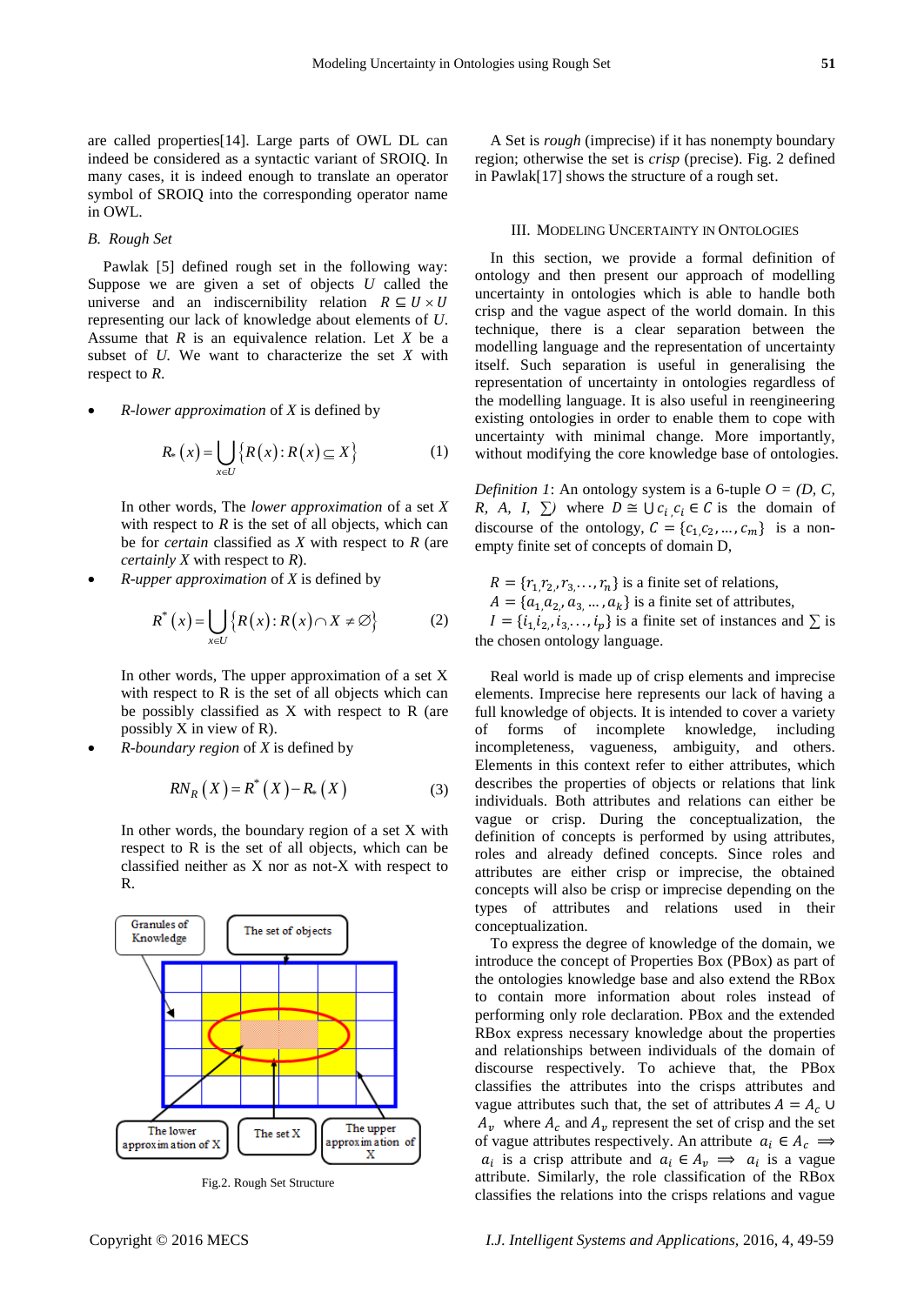relations such that, the set of roles  $R = R_c \cup R_v$  where  $R_c$  and  $R_v$  represent the set of crisp and the set of vague relations respectively. A relation  $r_i \in R_c \implies r_i$  is a crisp relation and  $r_i \in R_v \implies r_i$  is a vague relation. Fig.3 presents our modelling architecture

An ontology is said to be of a crisp domain if  $R_n =$  $\emptyset$  and  $A_n = \emptyset$ , otherwise, it is an ontology of a vague domain. Similarly, a concept is crisp if all roles and attributes used in its definitions are crisps. Vague elements are therefore interpreted using approximate techniques while taking into consideration the degree of available knowledge about the elements. It is worth noting that, crisp elements can still be interpreted in any classical way.

*Example 1:* Assume a DL representation of the following statement "*A happy father has a child and all beings he cares for are healthy*" as follow:

## *Happy Father* ⊑ *Man*  $\Box$  *HasChild.Person*  $\Box$  *∀careFor. Healthy*

The definition of the concept *HappyFather* contains a crisp role *hasChild* and a crisp concept *Man*. However, the role *careFor* and the attribute *Healthy* are vague since one cannot quantify them with a true or false membership especially when it comes to the boundary region. They can be classified as follow: *Healthy*  $\in A_v$ , *hasChild*  $\in R_c$ , and  $careFor \in R_v$ . This makes the concept *HappyFather* vague.



Fig.3. Ontologies of Uncertainty Modelling

#### IV. INTERPRETING AN ONTOLOGY OF UNCERTAINTY

Given an ontology, an interpretation function*.I* maps the concept  $A \in C$  to a set  $A^I \subseteq \Delta^I$ . In classical ontologies interpretation, the result of such mapping returns the set of individual satisfying the concept A. The concept is said to be satisfiable if there exists an interpretation for which the result does not return an empty set. That is A*<sup>I</sup>*  $\neq \emptyset$  otherwise, the concept is not satisfiable. This interpretation assumes all concepts to be crisp. Consequently, if concept *A* is not satisfiable, then  $\Box A$  is satisfiable. Since  $\Box A^I = \Delta^I \cdot A^I$ .

#### *A. Vague Concept Approximation*

In this section, we consider the problem of approximating vague concepts over the set of individuals. Because of the vagueness in their conceptualization, such concepts are perceived only through some subsets of *I.*  We use the rough membership to approximate them. As shown in [18], a concept can be represented as attributed valued. We therefore construct a decision table based on concepts' attributes to approximate their rough membership. Like any information system, an ontology can be represented in a tabular form as shown in table 1. Table columns are labelled with concepts, table rows labelled with instances of interest and entries of the table are *concepts values*. The function  $f: I \times C \rightarrow V$  is such that  $f(i, c) \in V_c$ , for every  $(i, c) \in I \times C$  represents the information knowledge of *i* with respect to *c.* Where  $V_c$  represents the set of values an instance  $i$  may have with respect to *c.*

Table 1. Tabular Representation of Ontology Knowledge

|                | c <sub>I</sub> | c <sub>2</sub> | $c_3$         |   | $c_n$         |
|----------------|----------------|----------------|---------------|---|---------------|
| $i_I$          | $f(i_l, c_l)$  | $f(i_1, c_2)$  | $f(i_1, c_3)$ |   | $f(i_l,c_n)$  |
| i <sub>2</sub> | $f(i_2, c_1)$  | $f(i_2, c_2)$  | $f(i_2, c_3)$ |   | $f(i_2, c_n)$ |
| $i_3$          | $f(i_3, c_1)$  | $f(i_3, c_2)$  | $f(i_3, c_3)$ |   | $f(i_3,c_n)$  |
|                |                |                |               |   |               |
| $i_k$          | $f(i_k, c_l)$  | $f(i_k, c_2)$  | $f(i_k, c_3)$ | . | $f(i_k,c_n)$  |

Table 2. Tabular Representation of a Concept Knowledge Based on Its Attributes

|       | b1            | $b_2$         | $b_3$         | <br>$b_n$         |
|-------|---------------|---------------|---------------|-------------------|
|       | $f(i_l, b_l)$ | $f(i_1, b_2)$ | $f(i_1, b_3)$ | <br>$f(i_l,b_n)$  |
| $l_2$ | $f(i_2, b_1)$ | $f(i_2, b_2)$ | $f(i_2, b_3)$ | <br>$f(i_2,b_n)$  |
|       | $f(i_3, b_1)$ | $f(i_3, b_2)$ | $f(i_3, b_3)$ | <br>$f(i_3,b_n)$  |
|       |               |               |               |                   |
| $l_k$ | $f(i_k, b_l)$ | $f(i_k, b_2)$ | $f(i_k, b_3)$ | <br>$f(i_k, b_n)$ |

Furthermore, since it was proved in [18] that a concept can be defined by using attributes and relations with no regards to previously defined concepts, we can therefore define an attributed table for a specific vague concept say *c*, based on the set of attribute used in it definition as shown in table 2. Let *B* be a subset of the set of attributes *A* such that, the elements of *B* are the attributes used in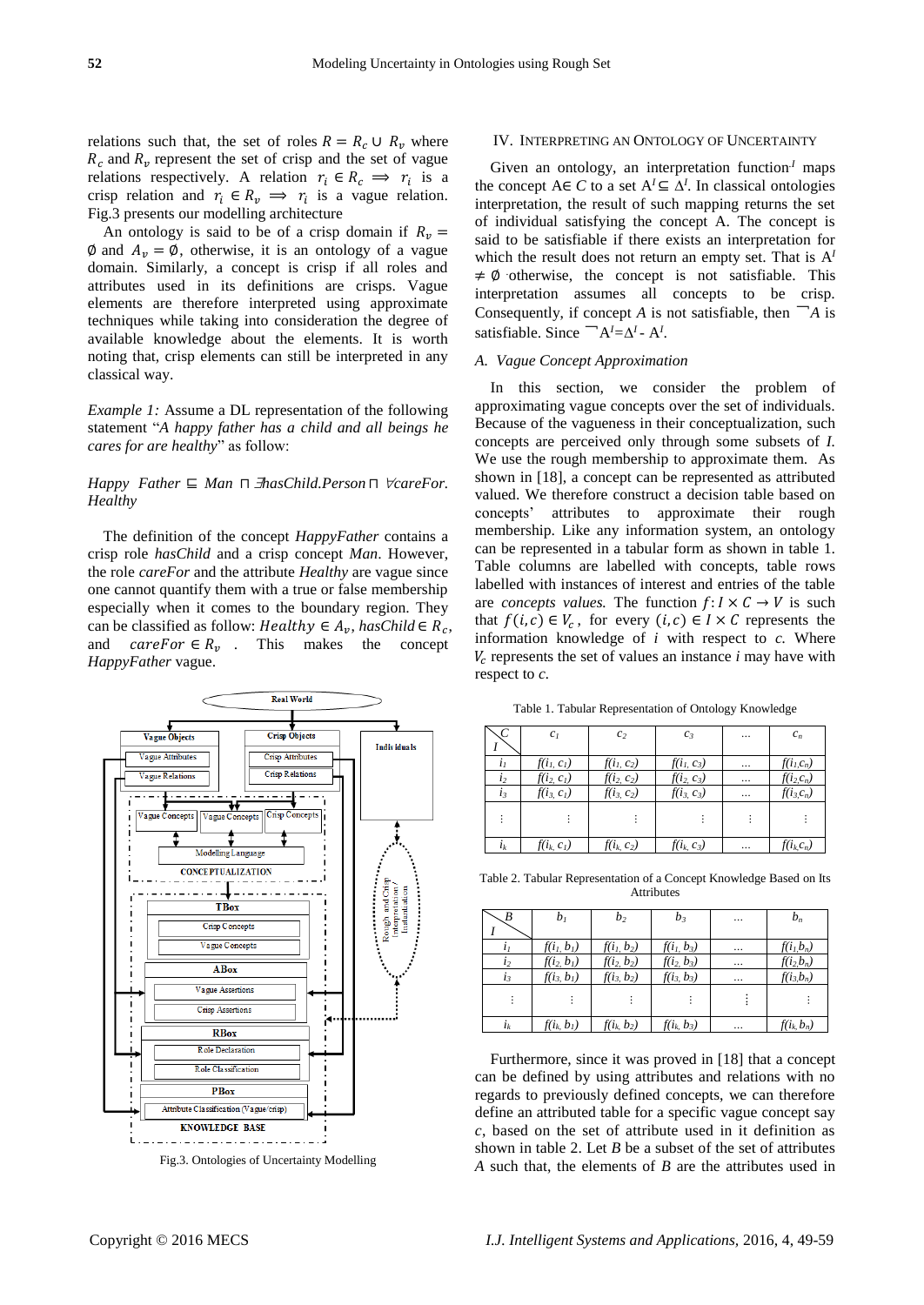the expanded definition of *c*. let  $f: I \times A \rightarrow V$  be a function defined such that  $f(i, a) \in V_a$ , for every  $(i, a) \in$  $I \times A$  represents the information knowledge of *i* with respect to *a*.

From table 2, we can now determine the rough approximation of a concept. The starting point of rough approximation is the indiscernibility relation, which is generated by information about objects of interest. Elements that exhibit the same information are indiscernible (similar) and form blocks that can be understood as elementary granules of knowledge about the universe. The indiscernibility relation expresses the fact that due to the lack of knowledge we are unable to discern some objects employing the available information. Therefore, we are unable to deal with a single object. Nevertheless, we have to consider clusters of indiscernible objects.

Given an ontology *O*, two individuals  $x, y \in I$  are said to be *c<sub>i</sub>*-indiscernible (indiscernible by the concept  $c_i \in C$ ) if and only if  $x, y \in c_i^I$ . Since each concept can be uniquely defined from union or intersection of the most general concept, the set of attributes, the set of relations and constructors, we can define the concepts of indiscernible objects as follow:

*Definition 2:* Let  $O = (D, C, R, A, I, \sum)$  be an ontology and let  $c \in C$  be any concept of *O* and let *B* be the subset of *A* ∪ ⊤ such that the elements of *B* are the attributes of the expanded definition of *c*. Two individuals  $x, y \in I$  are said to be *c*-indiscernible (indiscernible by the concept *c)*  if and only if  $f(x, a)=f(y, a)$  for every  $a \in B$ . where  $f(x, a)$ denotes the value of the interpretation of *x* with respect to *a.*

Obviously, every concept  $c \in C$  induces a unique indiscernibility relation denoted by  $IND(c)$ , which is an equivalence relation. The partition of *I* induced by IND(*c)* in ontology O is denoted by *I*/*c* and the equivalence class in the partition containing  $i \in I$ , denoted by  $[i]_c$ . Since the vague concept *c* cannot be characterised by using available knowledge, two crisps set are associated to *c* called its *lower* and *upper approximation*.

The *c*-lower approximation of *X*, denoted by  $c_*(X)$ where  $X$  is a given subset of  $I$  is defined as

$$
c_*(X) = \{ i \in I \text{ such that } [i]_c \subseteq X \}. \tag{4}
$$

In other words, the *c-lower approximation* of concept *c* is the set of all individuals  $i \in I$ , which can be for certain classified as instances of  $c<sup>1</sup>$ 

- The *c*-upper approximation of *X*, denoted by  $c^*(X)$ where *X* is a given subset of *I* is defined as

$$
c^*(X) = \{ i \in I \text{ such that } [i]_c \cap X \neq \emptyset \}. \tag{5}
$$

In other words, the *c-upper approximation* of concept *c* is the set of all individuals  $i \in I$ , which can be possibly classified as instances of  $c<sup>1</sup>$ 

The *c*-boundary region of X is the set of all individuals  $i \in I$ , which can be classified neither as instances of  $c^I$  nor as instances of  $\int c^I$  by employing available knowledge.

The accuracy of approximation of X with respect to *c* is defined as

$$
\alpha_c(X) = \frac{|c_*(X)|}{|c^*(X)|} \tag{6}
$$

where  $|X|$  denotes the cardinality of  $X$ . whenever the accuracy of approximation  $\alpha_c(X) = 1$ , then, the concept is crisp.

*Example 2:* Assuming the following concept definition:

*HealthyPerson* ⊑ *Person* ⊓ *MentallyStable* ⊓ *EmotionallyStable* ⊓ *MedicallySound*

Where *Person* in this context is assumed to be the most general concept and *MentallyStable, EmotionallyStable, MedicallySound* are vague properties

Let the set of individuals I={A,B,C,D,E,F,G, H,I,J, K,L,M,N,O,P,Q,R,S,T,U,V,W,X,Y} and the set of attributes A={MentallyStable, EmotionallyStable, MedicallySound }

Let  $V_x$  denotes the set of attribute values for attribute *x,*defined as follow:

V<sub>MentallyStable</sub>={High, Low, Mile} VEmotionallyStable={High, Low, Mile} V<sub>MedicallySound</sub>={High, Low, Mile} V*HealthyPerson*={High, Low}

Table 3. Decision Table of HealthyPerson

| <b>Individu</b>       |          | <b>HealthyP</b> |            |       |
|-----------------------|----------|-----------------|------------|-------|
| als                   | Mentally | Emotionall      | MedicallyS | erson |
|                       | Stable   | yStable         | ound       |       |
| A                     | Low      | Low             | Low        | Low   |
| B                     | Low      | Low             | Low        | Low   |
| $\overline{C}$        | Low      | Mild            | Low        | Low   |
| D                     | Low      | Mild            | Low        | Low   |
| E                     | Low      | Mild            | Low        | Low   |
| F                     | Low      | Low             | Low        | Low   |
| G                     | Mild     | Mild            | Low        | Low   |
| H                     | Mild     | High            | Mild       | High  |
| I                     | Mild     | High            | Mild       | Low   |
| J                     | Low      | High            | Mild       | Low   |
| K                     | High     | Low             | Low        | Low   |
| L                     | High     | Mild            | Low        | Low   |
| М                     | Mild     | Mild            | Mild       | High  |
| N                     | Mild     | High            | High       | High  |
| О                     | Low      | High            | High       | Low   |
| P                     | Mild     | Low             | Low        | Low   |
| Q                     | High     | Low             | Low        | Low   |
| $\mathbb{R}$          | High     | Low             | Mild       | Low   |
| S                     | High     | Low             | High       | High  |
| T                     | Low      | Low             | High       | Low   |
| Ū                     | Mild     | Low             | Low        | Low   |
| V                     | Mild     | Low             | Low        | Low   |
| W                     | Mild     | Low             | Mild       | Low   |
| $\overline{\text{X}}$ | Mild     | Low             | Mild       | Low   |
| Y                     | Low      | Low             | Mild       | Low   |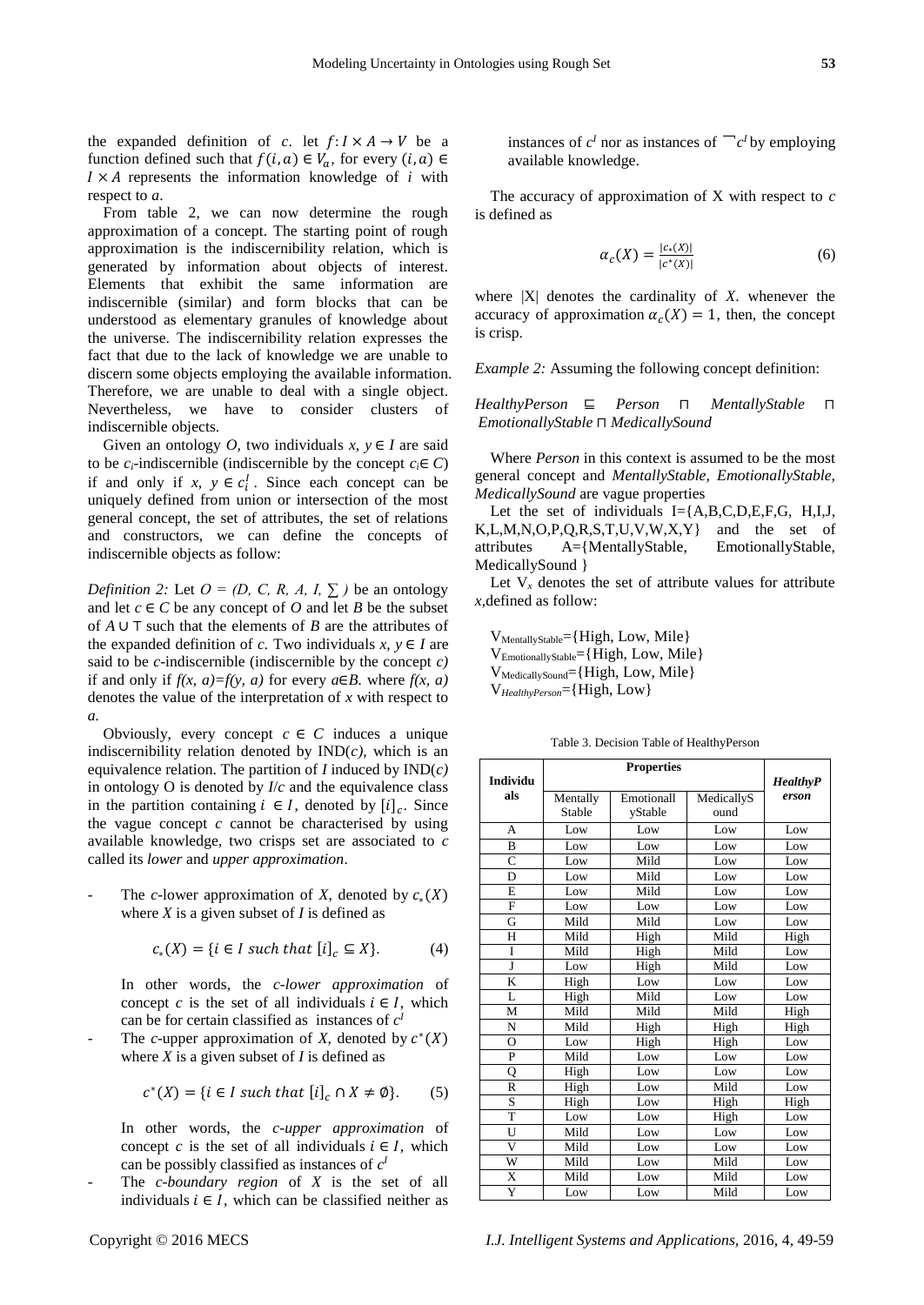Assuming that, based on available knowledge which does not provide enough information to classify boundary regions individuals, the decision table of Table3 is constructed

Since the concept *Person* is crisp and at the same time is the most general concept, all individuals  $i \in I$  must be instances of *Person*. Therefore, in the approximation of *HealthyPerson* over *I,* there is no need of bothering about the satisfiability of *person*.

Let *f*(*HealthyPerson*: High)={H, M, N, S} be the approximation of "*HealthyPerson"* when it corresponding attribute value is *" High"* over the set of individuals, which should be denoted in the remaining of this example as *f* for short.

The set of equivalent classes can be defined based on the possible properties' values as follow:

|                                     | [MentallyStable: <i>Low</i> ; EmotionallyStable: | Low;  |
|-------------------------------------|--------------------------------------------------|-------|
| MedicallySound: $Low$ ] = {A, B, F} |                                                  |       |
|                                     | [MentallyStable: Low; EmotionallyStable:         | Mild; |
| MedicallySound: $Low$ ] = {C, D, E} |                                                  |       |
|                                     | [MentallyStable: Mild; EmotionallyStable:        | Mild; |
| MedicallySound: $Low$ ] = {G}       |                                                  |       |
|                                     | [MentallyStable: Mild; EmotionallyStable:        | High; |
| MedicallySound: $Mid$ ] = {H, I}    |                                                  |       |
|                                     | [MentallyStable: Low; EmotionallyStable:         | High; |
| MedicallySound: $Mid$ ] = {J}       |                                                  |       |
|                                     | [MentallyStable: High; EmotionallyStable:        | Low:  |
| MedicallySound: $Low$ ] = {K, Q}    |                                                  |       |
|                                     | [MentallyStable: High; EmotionallyStable:        | Mild: |
| MedicallySound: $Low$ ] = {L}       |                                                  |       |
|                                     | [MentallyStable: Mild; EmotionallyStable:        | Mild; |
| MedicallySound: $Mid$ ] = {M}       |                                                  |       |
|                                     | [MentallyStable: Low; EmotionallyStable:         | High; |
| MedicallySound: $High$ = {O}        |                                                  |       |
|                                     | [MentallyStable: Mild; EmotionallyStable:        | High; |
| MedicallySound: $High] = \{N\}$     |                                                  |       |
|                                     | [MentallyStable: Mild; EmotionallyStable:        | Low;  |
| MedicallySound: $Low$ ] = {U, P, V} |                                                  |       |
|                                     | [MentallyStable: High; EmotionallyStable:        | Low:  |
| MedicallySound: $Mid$ ] = {R}       |                                                  |       |
|                                     | [MentallyStable: High; EmotionallyStable:        | Low;  |
| MedicallySound: High $] = \{S\}$    |                                                  |       |
|                                     | [MentallyStable: Low; EmotionallyStable:         | Low;  |
| MedicallySound: $High] = \{T\}$     |                                                  |       |
|                                     | [MentallyStable: Mild; EmotionallyStable:        | Low;  |
| MedicallySound: Mild] = $\{W, X\}$  |                                                  |       |
|                                     | [MentallyStable: Low; EmotionallyStable:         | Low:  |
| $MedicallySound: Mid] = {Y}$        |                                                  |       |
|                                     |                                                  |       |

Consequently, the set of partitions of I with respect to *HealthyPerson* is defined as follow:

 $I/HealthyPerson = \{\{A, B, F\}, \{C, D, E\}, \{G\}, \{H, I\},\$ {J}, {K,Q}, {L}, {M}, {O}, {N}, {U,P,V}, {R}, {S},  $\{T\}, \{W,X\}, \{Y\}\}\$ 

Finally,

HealthyPerson  $_{*(}f)=\{\{M\}\{N\}\{S\}\}\$ 

 $HealthyPerson * (f) = { H,I }, { M }, { N }, { S }$ 

Because the lower approximation is not empty, one can conclude that, HealthyPerson is absolutely satisfiable. The accuracy of approximation of *f* with respect to the concept *HealthyPerson* is

$$
\alpha_{HealthyPerson}(f) = \frac{3}{5} = 0.6\tag{7}
$$

#### *B. Instantiating Uncertain Individuals*

Uncertain individuals are approximated as absolute or rough instance of a concept. The classification depends on whether the individual belongs to the lower approximation or boundary region respectively. By introducing the notion of absolute and rough instances, one clearly shows the degree of satisfiability of vague concepts or properties. Given a concept  $c \in \mathcal{C}$  and an individual  $i \in I$ , the degree of membership of *i* with respect to a rough interpretation of *c* denoted by  $\mu_X^c(i)$  is a value in the range $[0,1]$  defined as

$$
\mu_X^c(i) = \frac{|X \cap c^*(i)|}{|c^*(i)|} \tag{8}
$$

Where *X* is a given subset of *I*,  $c^*(i)$  the partition of *X* containing *i* and |*X*| denotes the cardinality of *X*.

For example, by using the partition of equivalent classes I/*HealthyPerson* obtained in example 2, we can compute the degree of certainty of individuals *f* ={H ,M,N,S} classified as instances of *HealthyPerson* as follow:

$$
\mu_{\{H,M,N,S\}}^{HealthyPerson}(H) = \frac{|\{H,M,N,S\} \cap \{H,I\}|}{|\{H,I\}|} = \frac{1}{2}
$$
(9)

$$
\mu_{\{H,M,N,S\}}^{HealthyPerson}(M) = \frac{|\{H,M,N,S\} \cap \{M\}|}{|\{M\}|} = 1
$$
 (10)

$$
\mu_{\{H,M,N,S\}}^{HealthyPerson}(N) = \frac{|\{H,M,N,S\} \cap \{N\}|}{|\{N\}|} = 1
$$
 (11)

$$
\mu_{\text{H,M,N,S}}^{\text{HealthyPerson}}(S) = \frac{|\{\text{H,M,N,S}\}\cap\{S\}|}{|\{\text{S}\}|} = 1 \tag{12}
$$

Consequently, *H* is a rough instance of *HealthyPerson* while *M, N* and *S* are absolute instances of *HealthyPerson.*

## *C. Vague Relations Interpretation*

In this section, we consider the problem of approximating vague relations between sets of individuals. The conception of rough relations as defined by Pawlak<sup>19</sup> cannot be applied directly in the case of ontologies because relations in rough set are assumed to be equivalence relations which is not always the case in ontologies. It is known that for a relation *R* to be an equivalence relation, it must be reflexive, symmetric and transitive. For example, assuming a relation *motherOf*   $(x, y)$  which specifies that, *x* is a mother of *y*. It is obvious that reflexivity e.g. *MotherOf(peter, Peter),* symmetric e.g. *MotherOf(Mary, Peter) → MotherOf(Peter, Mary)*  and transitivity e.g. *MotherOf(Amina, Mary) and*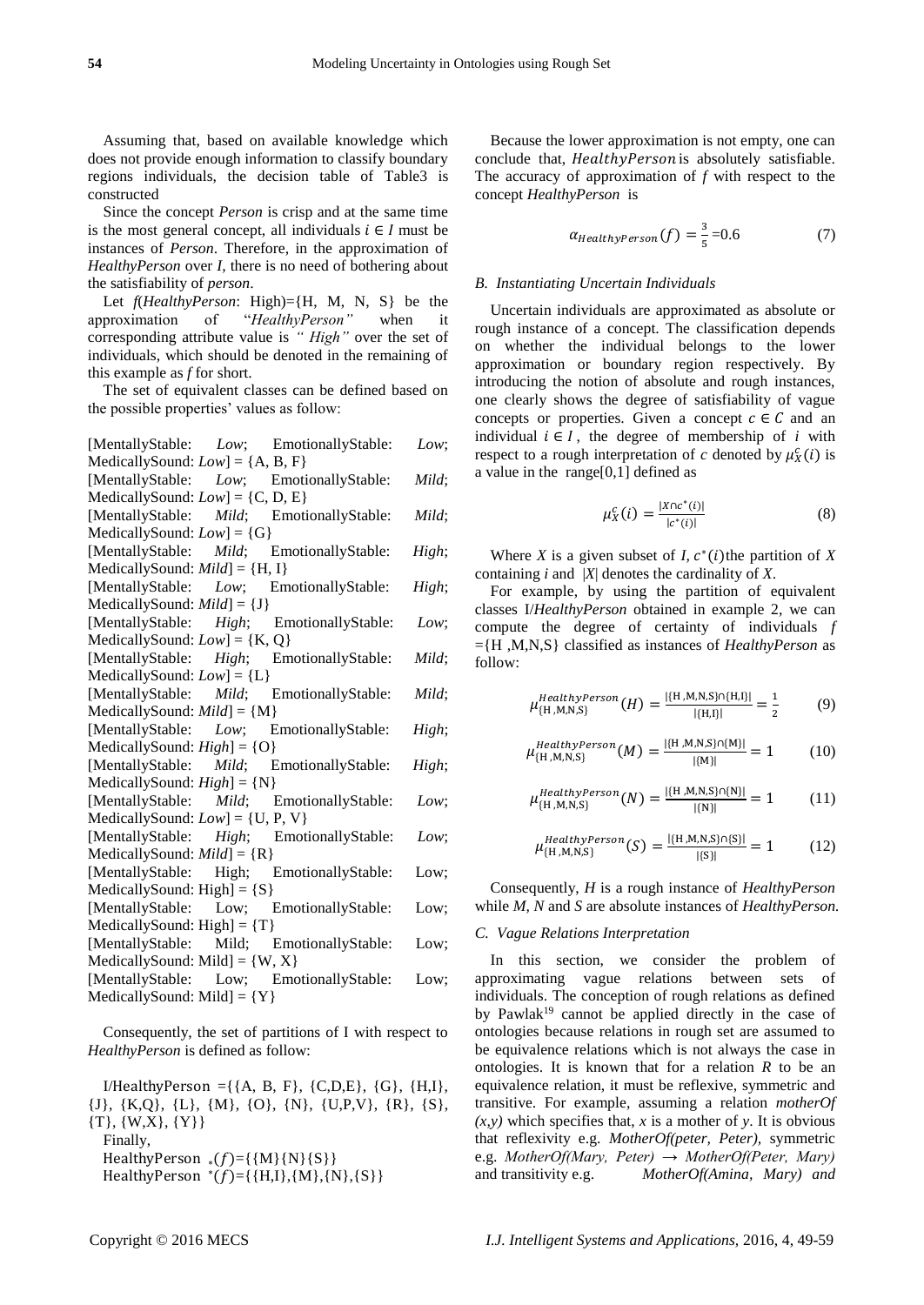*MotherOf(Mary, Peter)→ MotherOf(Amina, Peter)* will not hold in this context.

Because of this limitation, we extend the general binary relation based rough set [6][20][21] to derive an approximation of ontological rough relations. The general binary relation based rough set is defined based on general binary relation.

*Definition 3:* Let *U* be the universe and let *R⊆U×U* be a general binary relation on the universe. For any  $x \in U$ , denote  $(x) = \{ (x, y) \in U \times U | xRy \}$  then  $R_s(x)$ consists of pairs *(x,y)* such that *y* is called the successor neighbourhood of *x* with respect to *R*. For any  $y \in U$ , denote  $R_p(y) = \{ (x, y) \in U \times U | xRy \}$  then  $R_p(y)$ consists of pairs  $(x, y)$  such that  $x$  is called the predecessor neighbourhood of y with respect to *R*.

In other words, given  $x \in U$ , the successor neighbourhood  $R_s(x)$  is consisted of all pairs  $(x, y)$  which satisfy *x R* y and, given  $y \in U$  the predecessor neighbourhood  $R_y(y)$  is the set of all pairs  $(x, y)$  which satisfy *xRy*. They can both be treated as classes induced by the general binary relation *R*. We can now define an approximation of rough ontological relations based on rough set theory.

*Definition 4:* Let *O* be an ontology and let *P* and *Q* be two approximations over *I*, and let  $r \in R$  be any vague relation of R. For any  $X \subseteq I \times I$ , The *X*-lower approximation and the *X-*upper approximation of *r* with respect to  $P \times Q$  are defined respectively as follows.

$$
X_*(r) = \{(x, y) \in P \times Q \mid r_s(x) \subseteq X\}
$$
 (13)

$$
X^*(r) = \{(x, y) \in P \times Q \mid r_s(x) \cap X \neq \emptyset\}
$$
 (14)

The accuracy of approximation of *X* with respect to *r* is defined as

$$
\alpha_r(X) = \frac{|X_*(r)|}{|X^*(r)|} \tag{15}
$$

*Example 3:* Given I={A,B,C,D,E,F,G,H,I,J,K,L,M,N, O,P,Q,R,S,T,U,V,W,X,Y}, assume two arbitrary approximations  $P = \{A, B, C, E\}$  and  $Q = \{B, C, D, E, F\}$  over *I*. let  $X = \{(A,B), (A,D), (C,D), (E,D), (E,F)\}$  and let  $\subseteq P \times Q = \{(A,B), (A,D), (B,C), (B,E), (C,D), (C,E), (E,D), (EF)\}\$ then, the partition defined by the successors neighbourhood with respect to *r* are the following:

 $r_s(A) = \{(A,B),(A,D)\}$  $r_s(B)=\{(B,C),(B,E)\}\;$  $r_s(C) = \{(C,D),(C,E)\}\;$  $r_s(E)=\{(E,D),(E,F)\}\;$ 

Consequently, the set of partitions of *r* with respect to  $r<sub>s</sub>$  is defined as follows:

$$
r/r_s = \{ \{ (A,B),(A,D) \}, \{ (B,C),(B,E) \}, \{ (C,D),(C,E) \}, \{ (E,D) \}, \{ (E,D) \}, \{ (B,F) \} \}
$$

Therefore,

$$
r^*(X) = \{ \{ (A, B), (A, D) \}, \{ (C, D), (C, E) \}, \{ (E, D), (E, F) \} \} r_*(X) = \{ \{ (A, B), (A, D) \}, \{ (E, D), (E, F) \} \}
$$

The accuracy of approximation of *X* with respect to *r* is

$$
\alpha_r(X) = \frac{4}{6} = 0.67\tag{16}
$$

#### *D. Vague Relation Membership*

A pair  $(x, y)$  can be approximated as absolute or rough member of a relation  $r$  depending on whether the  $(x, y)$ belongs to the lower approximation or boundary region of *r* respectively. The degree of membership of *(x, y)* with respect to *r* denoted by  $\mu_X^{r_s}(x, y)$  is defined as

$$
\mu_X^{r_S(x)}(x, y) = \frac{|X \cap r_S(x)|}{|r_S(x)|} \tag{17}
$$

Where *X* is a given subset of *I,* |*X*| denotes the cardinality of *X* and  $r_s(x)$  the partition defined by the rsuccessors of *x.*

From Example 3, the following membership value can be defined

$$
\mu_X^{r_S(A)}(A,B) = \frac{\{((A,B),(A,D),(C,D),(E,D),(E,F)\} \cap \{(A,B),(A,D)\}]}{|\{(A,B),(A,D)\}|\} } = 1
$$
\n(18)

$$
\mu_X^{r_S(C)}(C,D) = \frac{|\{(A,B),(A,D),(C,D),(E,D),(E,F)\} \cap \{(C,D),(C,E)\}|}{|\{(C,D),(C,E)\}|} = \frac{1}{2}
$$
\n(19)

#### *E. Vague Relations and Vague Concepts*

The approximation of vague relation *r* as defined in section 4.3. assumes the approximations *P* and *Q* over *I* to be crisp approximations. If *P* and *Q* are approximation of vague concepts, we should have obtained P-upper approximation and P-lower approximation for *P* and Qupper approximation and Q-lower approximation for *Q.*  In that case, for every pair  $(x, y) \in P \times Q$ , four scenarios are possible:

Case1:  $x \in BN(P)$  and  $y \in BN(Q)$ Case2:  $x \in BN(P)$  and  $y \in Q_*$ Case3:  $x \in P_*$  and  $y \in BN(Q)$ Case4:  $x \in P_*$  and  $y \in Q_*$ 

In the first three cases, one cannot talk of lower approximation of *r* since for each of them, either  $x \in$  $BN(P)$  or  $y \in BN(Q)$ . That is the instantiation of at least one of the individuals of the pair  $(x, y)$  is not certain. Because of that, it is not possible to establish a certain relation, that is  $r_{\ast}$ , between  $x$  and  $y$  when the instantiation of individuals *x* and *y* with respect to *P* and *Q*  respectively is not certain.

In case 4, since  $x \in P_*$  and  $y \in Q_*$ , we are certain of the instantiation of individuals *x* and *y* with respect to *P* and *Q* respectively. Therefore, a lower approximation of

Copyright © 2016 MECS *I.J. Intelligent Systems and Applications,* 2016, 4, 49-59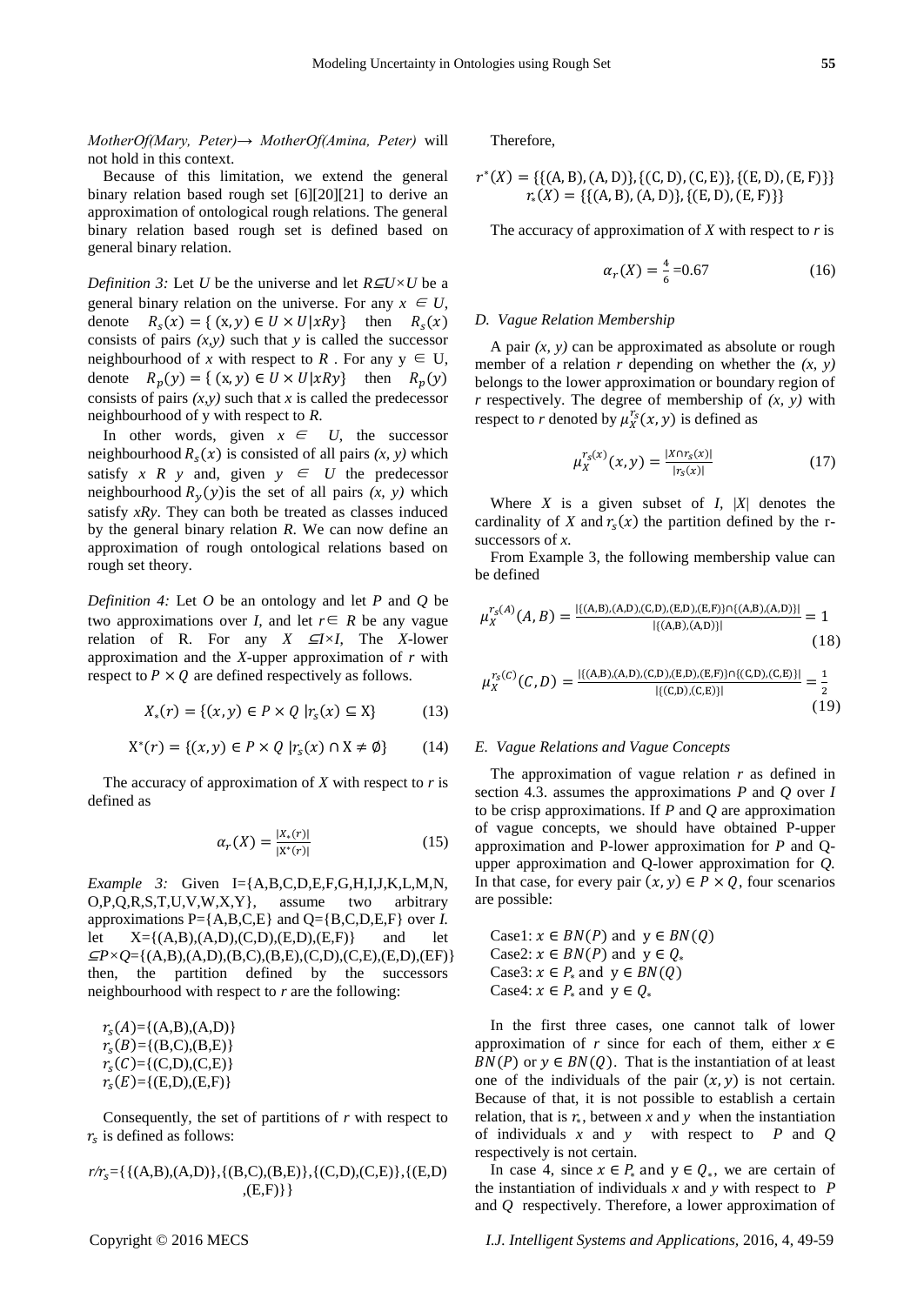*r* can be defined. The lower and the upper approximation of *r* can now be reformulated as follow:

*Definition 5:* Let *O* be an ontology and let *P* and *Q* be two approximations over *I*, and let  $r \in R$  be any vague relation of R. For any *X* ⊆*I×I*, The *X*-lower approximation and the *X-*upper approximation of *r* are defined respectively as follows:

$$
X_*(r) = \{(x, y) \in A_*(P) \times B_*(Q) | r_s(x) \subseteq X\}
$$
 (20)

$$
X^*(r) = \{(x, y) \in A^*(P) \times B^*(Q) | r_s(x) \cap X \neq \emptyset \} (21)
$$

Where  $A_*(P)$  and  $A^*(P)$  denote the *A*-lower and *A*upper approximation of *P* for some A⊆*I* such that dom(X)  $\subseteq A$ .  $B_*(Q)$  and  $B^*(Q)$  denote the *B*-lower and *B*-upper approximation of *Q* for some  $B \subseteq I$  such that  $\text{Ran}(X) \subseteq B$ .

The rough membership of a pair  $(x, y)$  now should take into consideration the degree that *x* belongs to *P* given *A,*  that is  $\mu_A^P(x)$ , the degree that *y* belongs to *Q* given *B*, that is  $\mu_B^Q(y)$  and the degree that *(x, y)* belongs to *X* given *r* denoted by  $\mu_X^{r_s}(x, y)$ . Thus, the degree of membership of  $(x, y)$  denoted by  $\mu_X(x, y)$  is defined as

$$
\mu_X(x, y) = \mu_A^P(x) \times \mu_X^{r_S(x)}(x, y) \times \mu_B^Q(y)
$$
 (22)

*Example 4:* Assuming the following definition: *HappyPerson*⊑ *HealthyPerson* ⊓ *CareFor.Healthy* and the set of individuals *I={A,B,C,D,E,F,G,H,I,J,K,L,M,N, O,P,Q,R,S,T,U,V,W,X,Y}* where *HealthyPerson* is a vague concept approximated as shown in example 2. That is,  $HealthyPerson^*(f) = ({H, I}, {M}, {N}, {S})$  and  $HealthyPerson_*(f) = {\{M\}, {N\}, {S\}}$  where *f*(*HealthyPerson*: High)={ H,M,N,S}.

Suppose in the similar way, the vague concept *Healthy* is approximated to  $Healthy_*(h) = \{\{B\}, \{D, E\}\}\$ and  $Healty<sup>*</sup>(h) = \{ {B}, {D, E}, {A, F} \}$  where  $h(Healty)$  $=$ {B, D, E, F}

The approximation of the concept *HappyPerson* is resumed to the approximation of the relation *CareFor* over  $f \times h$  such that

## $(x, y) \in \text{CareFor } \Rightarrow x \in \text{HealthyPerson } \wedge$  $v \in Healthv$

Let  $g \subseteq f \times h = \{(H,A),(H,B),(I,D),(I,E),(M,E),(N,F)\}\$ and let *CareFor*={(H,A),(I,D),(I,E),(M,E)} then, the partitions defined by the successors neighbourhood with respect to *g* are the following:

 $g_s(H)=\{(H,A),(H,B)\}\$  $g_s(I)=\{(I,D),(I,E)\}\$  $g_s(M)=\{(M,E)\}\$  $g_{s}(N)=\{(N,F)\}$ 

Consequently, the set of partitions of *g* with respect to  $g_s$  is defined as follows:

$$
g/g_s = \{ \{ (H,A),(H,B) \}, \{ (I,D),(I,E) \}, \{ (M,E) \}, \{ (N,F) \} \}
$$

Therefore,

$$
g^*(CareFor) = \{ \{ (H, A), (H, B) \}, \{ (I, D), (I, E) \}, \{ (M, E) \} \}
$$

$$
g_*(CareFor) = \{ \{ (M, E) \} \}
$$

The degree of membership,

$$
\mu_g((H, A)) = \mu_{\{H, M, N, S\}}^{HealthyPerson}(H) \times \mu_g^{g_s(H)}((H, B)) \times \mu_{\{B, D, E, F\}}^{Healthy}(A)
$$
\n(23)

where

$$
\mu_{\{H,M,N,S\}}^{HealthyPerson}(H) = \frac{|\{H,M,N,S\} \cap \{H,I\}|}{|\{H,I\}|} = \frac{1}{2}
$$
(24)

$$
\mu_{\text{[B,D,E,F]}}^{\text{Healthy}}(A) = \frac{|\{\text{H}, \text{M}, \text{N}, \text{S}\} \cap \{\text{A}, \text{F}\}|}{|\{\text{A}, \text{F}\}|} = \frac{1}{2}
$$
(25)

$$
\mu_g^{\mathsf{g}_5(H)}((\mathsf{H}, \mathsf{A})) = \frac{|\{(\mathsf{H}, \mathsf{A}), (\mathsf{I}, \mathsf{D}), (\mathsf{I}, \mathsf{E}), (\mathsf{M}, \mathsf{E})\} \cap \{(\mathsf{H}, \mathsf{A}), (\mathsf{H}, \mathsf{B})\}|}{|\{(\mathsf{H}, \mathsf{A}), (\mathsf{H}, \mathsf{B})\}|} = \frac{1}{2}
$$
(26)

thus,

$$
\mu_g((H, A)) = \frac{1}{2} \times \frac{1}{2} \times \frac{1}{2} = \frac{1}{8}
$$
 (27)

Finally, the approximation of *HappyPerson*, that is *f(HappyPerson)=dom(g(careFor))*

∗(()) = {M} <sup>∗</sup> (()) = {H, I, M}

The degree of membership  $\mu_{HappyPerson}(H) = \frac{1}{8}$  $\frac{1}{8}$ . The degree of membership of other individuals can be computed similarly.

#### V. DISCUSSION

The key features of DL ontologies are the richness of the available constructors and their inference capability. As pointed out in  $Keet^{22}$ , it would be a severe underusage of DL knowledge bases if one only were to deal with rough ontology by copying the Pawlak's information system essentials without taking into consideration the richness of DL constructors as well as the flexibility of how to represent ontologies elements. For example, consider the definition of a vague concept *HappyFather as follow: HappyFather* ⊑ *Man* ⊓ *hasChild.Person*  ⊓ *careFor.Healthy* where *careFor* and *Healthy* are vague role and vague attribute respectively. Because of the uses of the constructors ∀ and ∃ , this definition cannot be interpreted in the standard Pawlak conception of information system. However, for the universal and existential quantification  $(\forall, \exists)$  as well as the number restrictions  $(\geq, \leq)$ , their rough interpretation can be easily defined. Let *r* be a vague relation, *C* a given concept and  $h \subseteq I \times I$  then,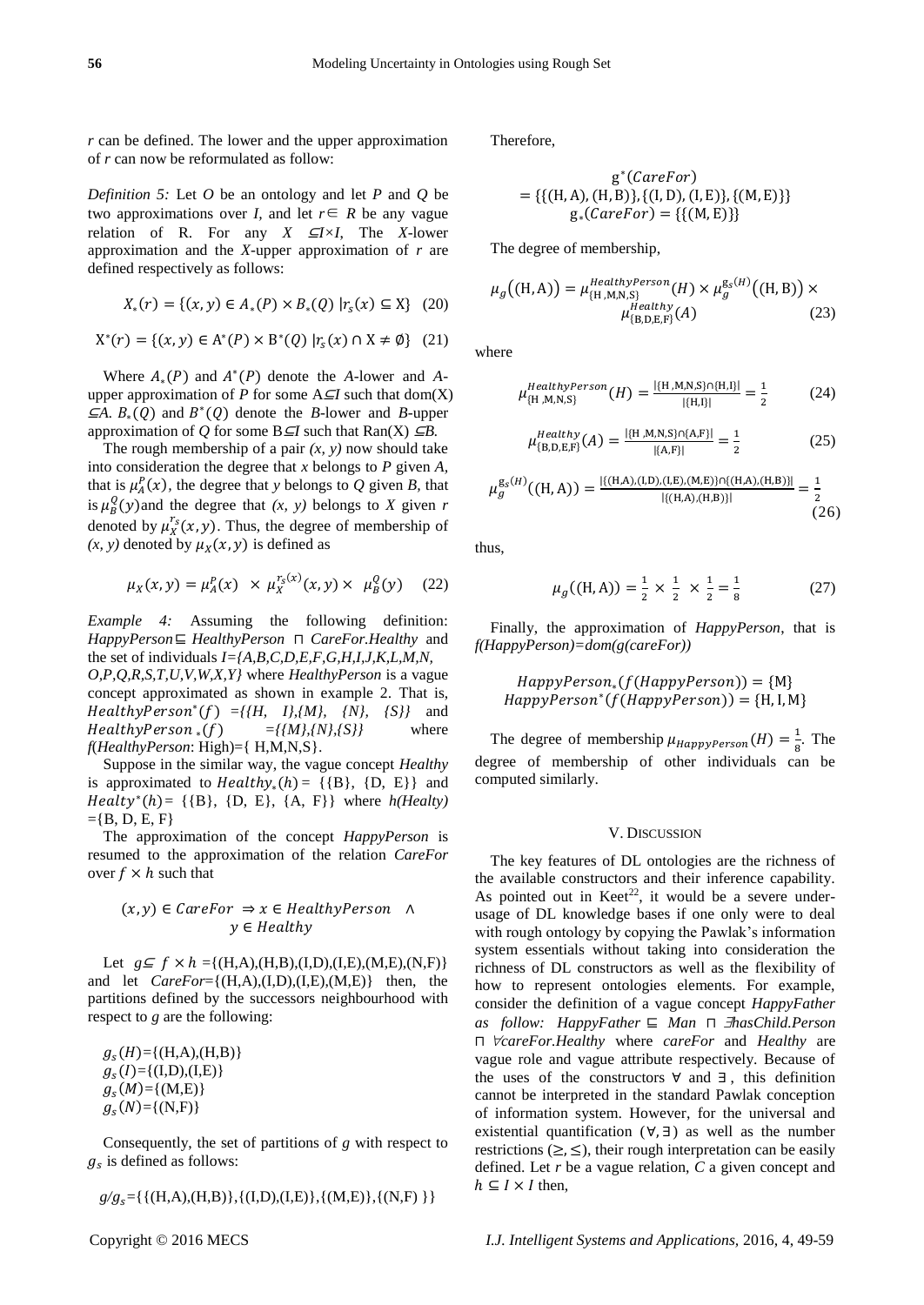- If  $\forall (i, j) \in h^*(r_s(i))$ ,  $j \in C_*(c^1)$  then  $\forall r. C$  is satisfiable
- If  $\forall (i,j) \in h_*(r_s(i))$ ,  $j \in C^*(c^1)$  then  $\forall r. C$  is roughly satisfiable
- If  $\exists (i,j) \in h_*(r_s(i))$ , such that  $j \in C_*(c^1)$  then  $\exists r. C$  is satisfiable
- If  $\exists (i, j) \in h^*(r_s(i))$ , such that  $j \in C^*(c^1)$  then  $\exists r. C$  is roughly satisfiable
- If  $|h_*(r_s(i))| \ge n$  where  $|h|$  denotes the cardinality of *h*, then  $\geq$  nr. *C* is satisfiable
- If  $|h^*(r_s(i))| \ge n$  and  $|h^*(r_s(i))| \le n$  then both  $\ge$  $nr$ . C and  $\leq nr$ . C are roughly satisfiable
- If  $|h^*(r_s(i))| \leq n$  then  $\leq nr$ . C is satisfiable

A general solution to this limitations on rough ontology based on Pawlak rough set is to define a rough interpretation of all constructors of an expressive DL as well as defining a rough tableau reasoning procedure.

#### VI. RELATED WORK

Several techniques of handling uncertainty in ontologies have been proposed. A good survey of early works in that direction is presented [3]. Although some techniques based on rough set have been proposed, most techniques are based on probability and the fuzzy logic. They differ mostly on the ontological language considered, the supported forms of fuzzy knowledge, and the underlying fuzzy reasoning formalism.

[22] augments SROIQ(D) and their application infrastructures together with rough set. The author shows that rough concepts can be dealt with in the mapping layer that links the concepts in the ontology to queries over the data source. He experimented his approach with rough concepts and vague instances using the HGT ontology with the HGT-DB database and septic patients. [23] is the same as [24] except that the language considered is OWL2.

A probabilistic generalization of RDF, which allows for representing terminological probabilistic knowledge about classes and assertional probabilistic knowledge about properties of individuals was presented in[24]. The authors provide a technique for assertional probabilistic inference in acyclic probabilistic RDF theory, which is based on the notion of logical entailment in probabilistic logic, coupled with local probabilistic semantics.

[25] suggested an extension of the OWL called PR-OWL, that provides a consistent framework for building probabilistic ontologies. The probabilistic semantics of PR-OWL is based on multi-entity Bayesian networks. PR-OWL combines the expressive power of OWL with the flexibility and inferential power of Bayesian logic.

BayesOWL [26] is a probabilistic generalization of OWL which is based on standard Bayesian networks. BayesOWL is used to quantify the degree of overlap or inclusion between two concepts. It provides a set of rules and procedures for the direct translation of an OWL ontology into a Bayesian network, and it also provides a

method for incorporating available probability constraints when constructing the Bayesian network. The generated Bayesian network preserves the semantics of the original ontology and is consistent with all the given probability constraints.

OntoBayes [27] is an ontology-driven model, which integrates Bayesian networks (BN) into the OWL to preserve the advantages of both. It defines additional OWL classes which can be used to markup probabilities and dependencies in OWL files. From the perspective of ontologies, the OntoBayes model preserves the ability to express meaningful knowledge in very large complex domains and extent ontologies to probability annotated OWL to facilitate meaningful knowledge representation in uncertain systems. From the perspective of probabilistic modelling, the model takes the advantage of powerful knowledge representation ability from ontologies, to scale up the ability to do uncertain reasoning.

Pronto[28][29] is a non-monotonic probabilistic reasoner for expressive DL developed in order to perform a probabilistic reasoning in the semantic web. Pronto reason about uncertainty in OWL ontologies by establishing the probabilistic relationships between OWL classes and probabilistic relationships between an OWL class and an individual. One of the principal requirements for pronto is that the uncertainty could be introduced into OWL ontologies and that existing OWL reasoning services should be retained. To meet that requirement, Pronto is designed on top of the OWL reasoner to provide routines for higher level probabilistic reasoning procedures.

A fuzzy extensions of an expressive classical DL SHIN which improves the knowledge expressiveness of ALC by allowing constructors including number restriction, inverse role, transitive role, and role hierarchy was presented in [30]. The authors provide a tableaux calculus for fuzzy SHIN without fuzzy general concept inclusions. Its semantics is based on Zadeh logic.

FuzzyDL [31] is an expressive is a DL reasoner supporting fuzzy logic reasoning. The reasoning algorithm uses a combination of a tableaux algorithm and a Mixed-integer linear programming (MILP). fuzzyDL extends the classical DL SHIF(D) to the fuzzy case. But in addition to the constructs of SHIF(D) it allows some new concepts constructs such as weighted concepts *(n C)*, weighted sum concepts  $(n_1C_1 + \cdots + n_kC_k)$  and threshold concepts  $(C[\geq n])$  and  $(C[\leq n])$  where *C* is a concept and *n* the weight. The degrees of the fuzzy axioms may not only be numerical constants, but also variables, thus being able to deal with unknown degrees of truth. The most interesting feature of fuzzyDL is the expressivity of the representation language.

An algorithm to perform a query-specific reasoning method for inconsistent and uncertain ontologies without revising the original ontologies was proposed in [32]. Their reasoning method adopts a selection function, which is capable of selecting elements related to a specific query. Thus, the elements necessary for the reasoning could be obtained fast and the query results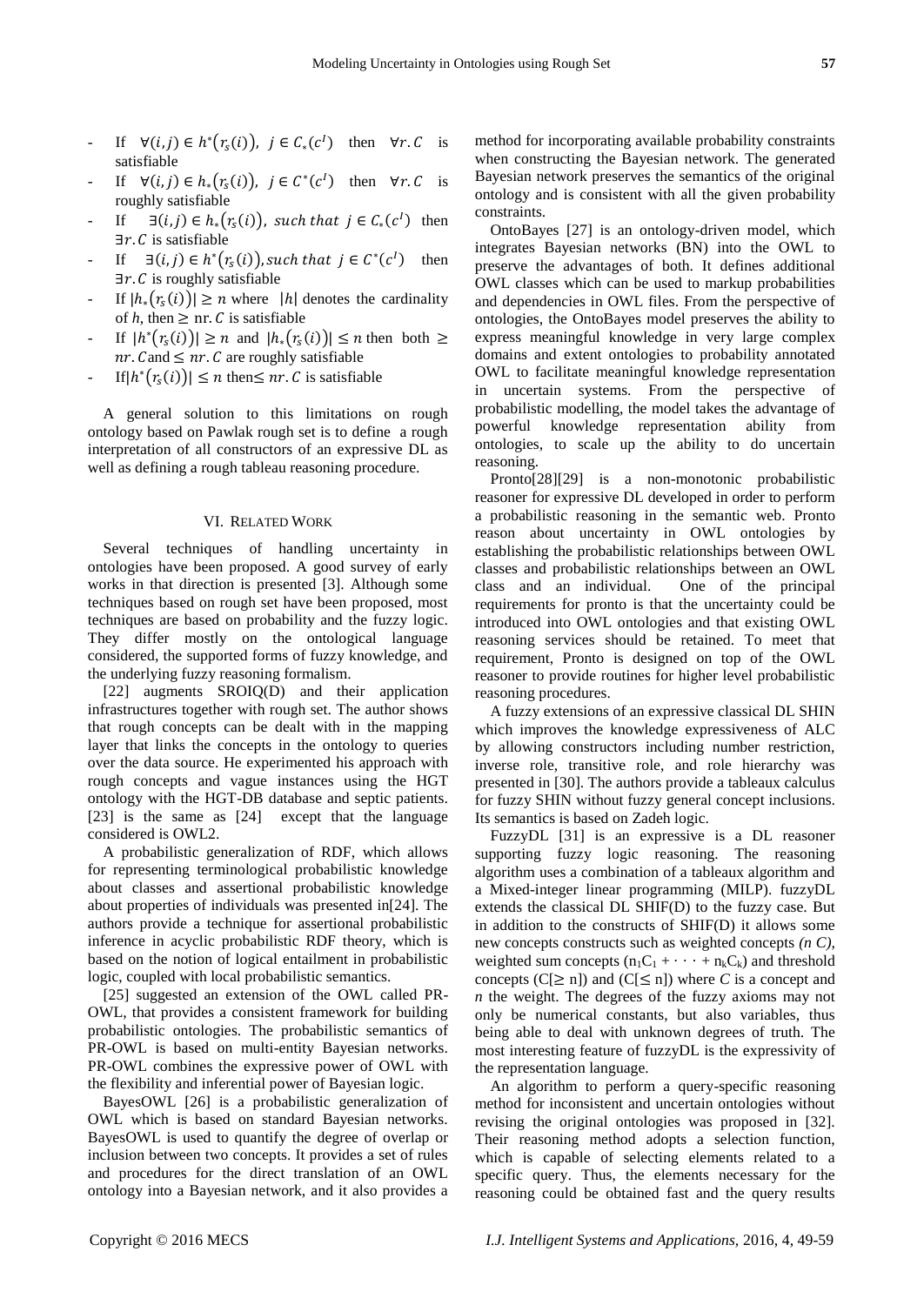could be returned efficiently. Apart from the true or false answer, the results of the query achieved by their method also include the specific reasoning route (path) and certainty degree of each answer. In this way, the user may obtain more useful information to facilitate his selection of the most credible query result according to the certainty degree of each result.

An extension of description logics using possibilistic logics to reason with inconsistent and uncertain knowledge was proposed in [33]. The authors define the semantics and syntax of possibilistic description logics. The authors also define two inference services in possibilistic description logics named possibilistic inference and a variation, named linear order inference. The algorithms for possibilistic inference of the proposed logics is independent of DL reasoner.

An approach of addressing the problem of representing uncertainty based on the Dempster–Shafer theory was proposed in [1]. The authors modelled a Dempster-Shafer upper level ontology that can be merged with any specific domain ontology and to instantiate it in an uncertain manner. To reason about the uncertain objects contained in the ontology, the authors implement a Java application based on Jena framework. The Jena framework is a tool to retrieve the instances associated to each individual uncertain concept, and the Dempster-Shafer information collected. This information is then transmitted to a common basic Dempster-Shafer library which then performs calculations in the Dempster-Shafer theory. Finally, decision criteria can be applied to extract the chosen hypothesis, either based on the maximum of plausibility or belief function or either on probability criteria, etc.

A tableaux algorithm for computing the inconsistency degree of a knowledge base in possibilistic DL ALCIR+, which extends possibilistic DL ALC with inverse roles and transitive roles was proposed in [34]. The authors proposed a blocking condition to ensure the termination of their algorithm.

### VII. CONCLUSION

This paper has presented an approach of modeling uncertainty in ontologies as a result of the shortcoming of classical ontologies not being able to represent vague or incomplete knowledge of an application domain. Since the source of vagueness in ontologies is from vague attributes and vague relations, concepts are therefore clearly classified as crisp or vague concepts depending on whether vague attributes or vague relations are used in their conceptualization or not. The approximation of the degree of instance of individuals with respect to a given concept or relation is therefore evaluated based on the rough membership as defined in Pawlak rough set. Subsequent works look into achieving a satisfiability reasoning of complex construct of expressive description logic language. This will be based on providing an extension of the tableau-based algorithm with a rough interpretation of various constructors defined in SROIQ

which is an expressive description logics in which the core logic of OWL is based upon.

#### **REFERENCES**

- [1] A. Bellenger and S. Gatepaille, "Uncertainty in Ontologies: Dempster-Shafer Theory for Data Fusion Applications," workshop on the Theory of Belief Functions, Brest, France CoRR abs/1106.3876, 2011.
- [2] P. Maji, R. Bismas and A. R. Roy, "Soft set theory," Computers & Mathematics with Applications vol.45, pp. 555-562., 2010.
- [3] J. Zhao, "Uncertainty and Rule Extensions to Description Logics and Semantic Web Ontologies," Advances in semantic computing. Vol.2, pp. 1-22, 2010.
- [4] K. J. Laskey, K. B. Laskey, P. C. G. Costa, M. M. Kokar, T. Martin and T. Lukasiewicz, "Uncertainty Reasoning for the World Wide Web," W3c incubator group report., 2008.
- [5] Z. Pawlak, "Rough sets," International Journal of Information and Computer Sciences 11, pp. 341-356, 1982.
- [6] W. Xu, X. Zhang, Q. Wang and S. Sun, "On General Binary Relation Based Rough Set," Journal of Information and Computing Science 7(1), pp. 054-066, 2012.
- [7] I. Masahiro and T. Tetsuzo, "Generalized rough sets and rule extraction.," in Rough Sets and Current Trends in Computing. Berlin: Springer Berlin/Heidelberg., pp. 105- 112, 2002.
- [8] Z. Pawlak and A. Skowron., " Rough sets: Some Extensions.," Information Sciences. 177(1), pp. 28-40, 2007.
- [9] Z. Pawlak and A. Skowron., "Rough sets and Boolean Reasoning," Information Sciences. 177(1), pp. 41-73, 2007.
- [10] Z. Pawlak and A. Skowron., "Rudiments of rough sets," Information Sciences. 177(1), pp. 3-27, 2007.
- [11] R. Silvia and L.-T. Germano, "Rough Set Theory Fundamental Concepts, Principals, Data Extraction, and Applications," in Julio Ponce and Adem Data Mining and Knowledge Discovery in Real Life Applications, Julio Ponce and Adem Karahoca (Ed.), ISBN: 978-3-902613- 53-0, InTech, 2009.
- [12] S. Thabet, "Application of Rough Set Theory in Data Mining," International journal of Computer Science & Network Solutions, 1(3), pp. 1-10, 2013.
- [13] I. Horrocks, " Reasoning with expressive description logics: Theory and practice," Proceeding of the 19th International Conference on Automated Deduction (CADE 2002), number 2392 in Lecture Notes in Artificial Intelligence, pp. 1-15, 2002.
- [14] M. Krötzsch, F. Simančík and I. Horrocks, "A Description Logic Primer," CoRR, abs/1201.4089, 2012.
- [15] F. Baader and N. Werner, "Basic Description Logics.," in The Description Logics Handbook., Cambridge, Cambridge University Press,2003., 2003, pp. 43-95.
- [16] S. Rudolph, "Foundations of description logics," In Axel Polleres, Claudia d'Amato, Marcelo Arenas, Siegfried Handschuh, Paula Kroner, Sascha Ossowski, and Peter F. PatelSchneider, editors, Reasoning Web. Semantic Technologies for the Web, 2011.
- [17] Z. Pawlak, "Some Issues on Rough Sets," in Transactions on Rough Sets. James F. et all Eds. Volume 3100 of Lecture Notes in Computer Science, Springer, 2004.
- [18] A. Donfack- Kana and B. Akinkunmi, "An Algebra of Ontologies Approximation under Uncertainty," International Journal of Intelligence Science, 4, http://dx.doi.org/10.4236/ijis.2014.42007, pp. 54-64, 2014.